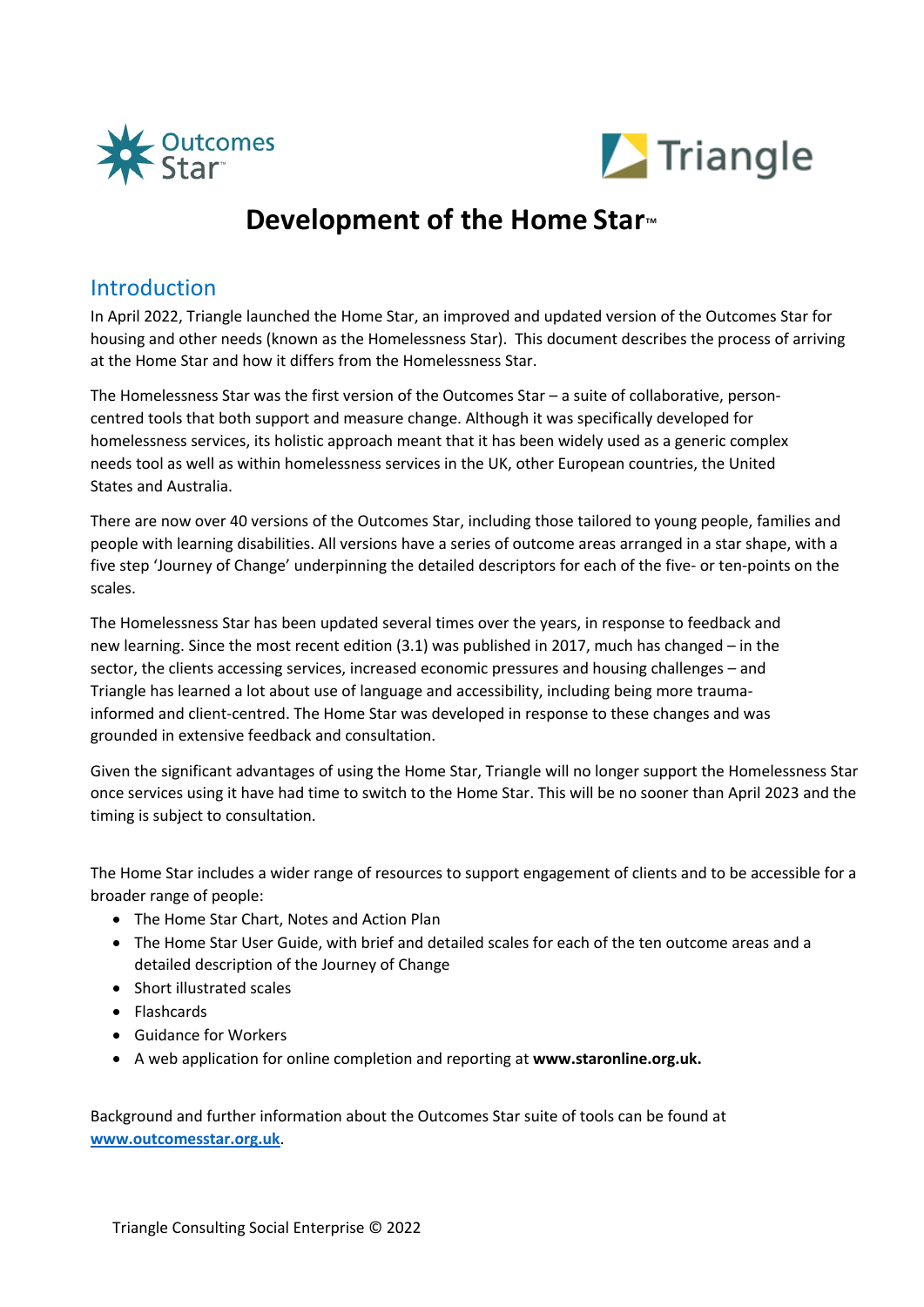# The first edition of the Homelessness Star

The prototype of the first version of the Outcomes Star was developed by Triangle in 2003 with and for St Mungo's, a London-based charity providing a wide range of services to people who are homeless, at risk of homelessness or being supported in the journey out of homelessness. This work was part funded by the London Housing Foundation.

Focus groups were conducted with more than 80 staff in St Mungo's services ranging from street outreach and hostels to work and learning services. These staff identified their intended outcomes, together with the journey that people travelled towards achieving them. St Mungo's piloted the prototype Star, which was then improved and finalised by Triangle and implemented across St. Mungo's from 2003.

Other London-based organisations in the homelessness sector then also adopted or tested this prototype star during 2004-05; they were grappling with the same issues of how to meaningfully and accessibly capture client outcomes and a condition of London Housing Foundation's funding was that the model be freely shared within the sector. This revealed the potential and benefits of this tool for supporting keywork as well as capturing outcomes and led to Triangle developing the first Outcomes Star. The Outcomes Star, incorporating learning from these organisations, was published by the London Housing Foundation in 2006 as part their Impact through Outcomes programme.

#### The second edition of the Homelessness Star

The Mental Health Providers Forum approached Triangle in 2007 and Triangle worked with them and a number of their members to develop the Mental Health Recovery Star, published in 2009. This led to advancements, particularly in the presentation of the Journey of Change and the format of the Star materials, which highlighted the need to improve the original Homelessness Star in the same way.

At the same time, the London Housing Foundation commissioned Triangle to research the impact of the Homelessness Star on service delivery and reporting, resulting in the publication of a report about how to implement the Star well. Drawing on this report and the learning from the Mental Health Recovery Star development, the second edition of the Homelessness Star was published in 2008, using the new materials format including detailed scales in the User Guide.

A survey conducted by Homeless Link in 2011 found that, after the compulsory Supporting People outcomes form, the Homelessness Star was the most frequently used outcomes measure in the homelessness sector, used by 20% of all agencies surveyed.

## The third edition of the Homelessness Star

The third edition of the Homelessness Star was published in 2013, then a design update to create edition 3.1 in 2017. The third edition benefited from the learning Triangle had gained through developing many more versions of the Star in other sectors, including for families and employment support, and included an Organisation Guide, a more visually appealing design and 'key points' for each of the outcome areas to support accuracy of use.

In 2021, data from the third edition was used in an article entitled 'psychometric validation of the Homelessness Star', published in the Journal of Social Distress and Homelessness. This peer-reviewed article, authored by Triangle's Research Analyst, Dr Anna Good and Strategic Director, Joy MacKeith, supported the validity of the Homelessness Star, including associations between Star readings and hard outcomes.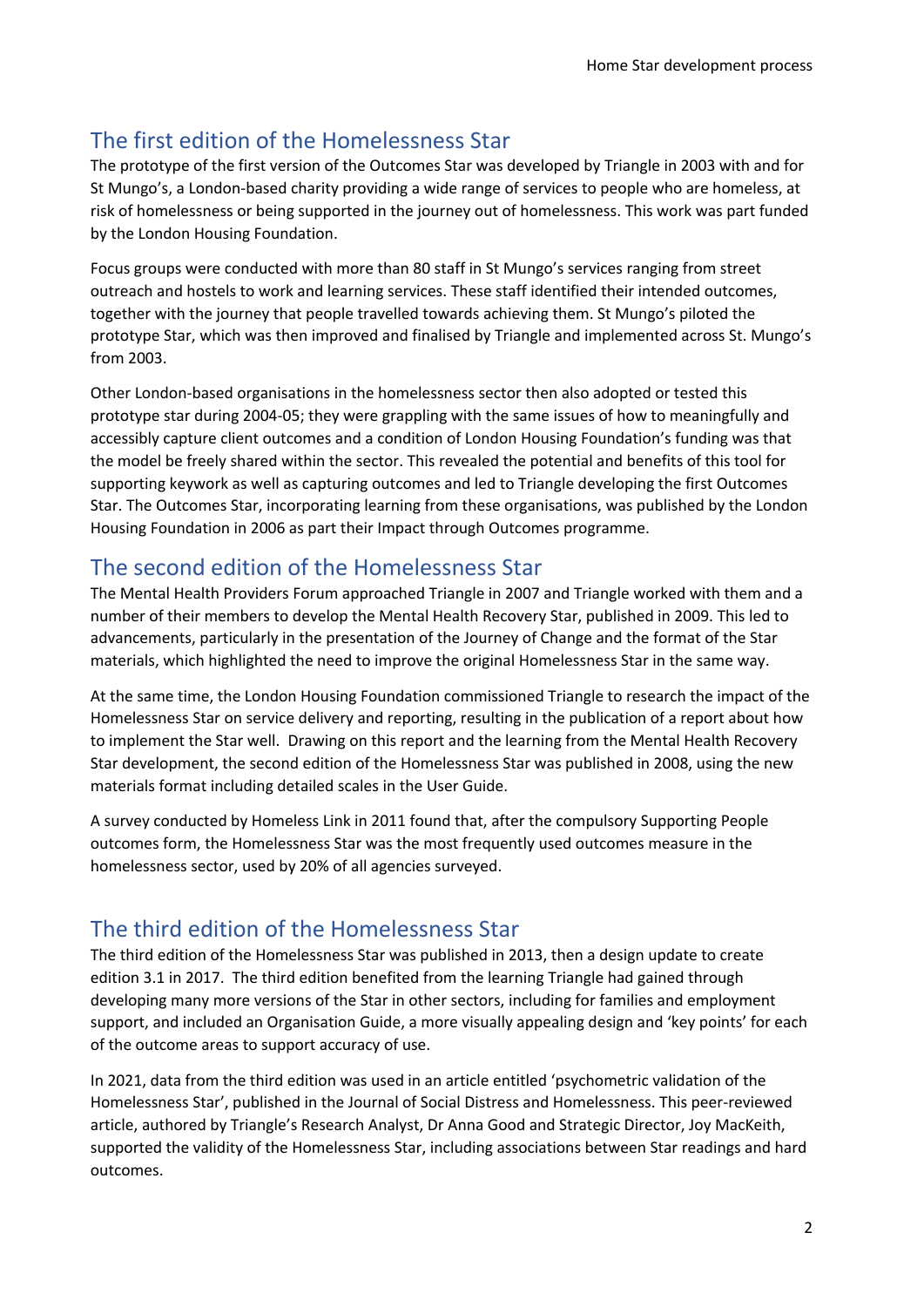## The Home Star

The Homelessness Star was then formally reviewed in 2020-2021 in response to feedback and changes in the sector, client needs, the wider environment and learning from more recent Star developments e.g. the need for the Star to be a better fit for women, use more trauma-informed language and have the same additional resources to support accessibility as newer versions of the Star.

The formal review began in April 2020 with a roundtable of seven organisations. However, this built on over a year of informally gathering feedback and consulting key users, including meeting with Making Every Adult Matter (MEAM) services, a workshop for services supporting women with complex needs at Brighton's Women's Centre and anecdotal feedback via our network of trainers and Implementation Leads. Following the roundtable, we put out a wide call for feedback to all users of this Star, emailing them directly and through our newsletter and a blog.

Based on all that feedback, we revised the Star to produce a draft new edition in April 2021 and sent this to people from a range of organisations in the UK and Australia who had expressed an interest and willingness to read, test and provide feedback on drafts. We then also gathered feedback on a revised draft in November 2021, including from workers, managers and service users attending a December 2021 workshop organised by Psychologically Informed Environments (PIE).

We are grateful for the feedback received from many keyworkers, managers and service users, including from: Homeless Link, Crisis, PIE, MEAM, Brighton Women's Centre, Two Saints, P3, C2C Social Action, Unique Outcomes, Salvation Army Victoria and Ruha.

The review suggested the need for changes that were significant enough to create the Home Star - a new version of the Star based on the old Homelessness Star. Successive versions of the Home Star were drafted, reviewed, and refined. The key improvements made in the final version of the Home Star are as follows:

- The Home Star is better suited to clients with more complex and ongoing needs, women including those who have children, or who are victims of crime including domestic abuse.
- The language and accompanying guidance have been carefully worded to be even more traumainformed, strengths based, and client-centred, and the names of all ten outcome areas and some of the Journey of Change Star have changed to be more inclusive. There is also greater recognition of external factors that may be beyond the person's control.
- There is a dual end point, recognising that for some people it is not appropriate to aim for self-reliance from the service and they need ongoing service support to remain safe and well. For those people, 8 is an appropriate end point on the scales.
- In comparison to the Homelessness Star, the outcome areas of the Home Star are better aligned with the environment service users now find themselves in, as well as with the latest understanding about supporting people with complex needs. These changes, as well as the changes to the underlying Journey of Change are described in the table below:

| <b>Homelessness Star</b> |                                            | <b>Home Star</b> | <b>Key differences</b>                                                                                                                                                                                                                                                                                                         |
|--------------------------|--------------------------------------------|------------------|--------------------------------------------------------------------------------------------------------------------------------------------------------------------------------------------------------------------------------------------------------------------------------------------------------------------------------|
|                          | Motivation and<br>taking<br>responsibility | Trust and hope   | The focus of this scale has been changed to be more<br>from the perspective of the client. It now focuses on<br>the person having hope and trust that they can have<br>a positive future based on beliefs about themselves,<br>others and the world in general. "Taking<br>responsibility" was removed as, for some people, it |
|                          |                                            |                  | implied blame.                                                                                                                                                                                                                                                                                                                 |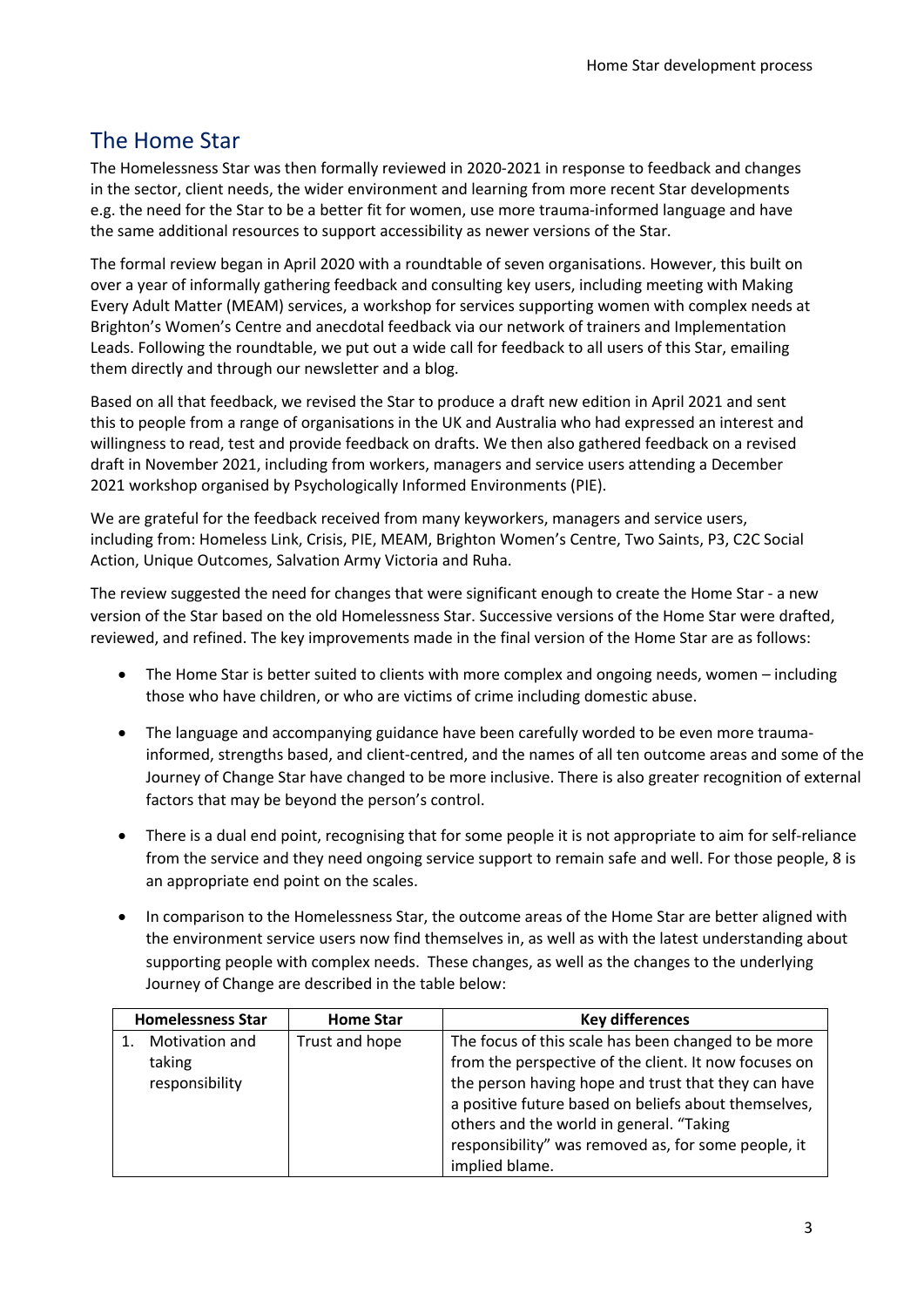|    |                         |                   | The "Motivation and taking responsibility" area in    |
|----|-------------------------|-------------------|-------------------------------------------------------|
|    |                         |                   | the Homelessness Star was more focused on the         |
|    |                         |                   | person having confidence and drive to change their    |
|    |                         |                   | behaviour.                                            |
|    | 2. Self-care and living | Caring for myself | The Home Star more explicitly refers to keeping       |
|    | skills                  | and my space      | well-nourished and safe and uses more client-         |
|    |                         |                   | centred language.                                     |
| 3. | Managing money          | My money          | The Home Star mentions meeting responsibilities to    |
|    |                         |                   | dependents-this was not explicitly covered in the     |
|    |                         |                   | Homelessness Star.                                    |
| 4. | Social networks         | Friends and       | The Home Star includes more references to family,     |
|    | and relationships       | relationships     | including having a healthy relationship with any      |
|    |                         |                   | partner or children. The Home Star also has           |
|    |                         |                   | references to domestic abuse in the detail of the     |
|    |                         |                   | scale.                                                |
| 5. | Drug and alcohol        | Alcohol and drugs | References to 'misuse' are removed in the Home        |
|    | misuse                  |                   | Star to acknowledge that drug and alcohol use may     |
|    |                         |                   | be a coping strategy.                                 |
|    |                         |                   | The reference to not taking drugs by 10 in the        |
|    |                         |                   | Homelessness Star has been removed in the Home        |
|    |                         |                   | Star, so workers can use their judgement as to        |
|    |                         |                   | whether someone is at 10 with some non-               |
|    |                         |                   | problematic drug use.                                 |
| 6. | Physical health         | My health         | The main content remains the same, but the            |
|    |                         |                   | language has been changed and is more trauma          |
|    |                         |                   | informed.                                             |
| 7. | <b>Emotional and</b>    | My well-being     | The Home Star is clearer that at 10 someone no        |
|    | mental health           |                   | longer needs a homelessness service but can still be  |
|    |                         |                   | on medication and monitored by a mental health        |
|    |                         |                   | professional such as a psychiatrist.                  |
| 8. | Meaningful use of       | How I spend my    | The Home Star places less emphasis on work,           |
|    | time                    | day               | training and volunteering and more emphasis on        |
|    |                         |                   | activities that are meaningful to the person.         |
| 9. | Managing tenancy        | Where I'm living  | The Home Star focus more on the suitability and       |
|    | and                     |                   | safety of accommodation and is less about             |
|    | accommodation           |                   | compliance.                                           |
|    |                         |                   | The Home Star also makes it possible for people to    |
|    |                         |                   | progress further up the scale without having any      |
|    |                         |                   | accommodation, provided they and the service are      |
|    |                         |                   | doing what they can.                                  |
|    | 10. Offending           | Safety and crime  | The Home Star area is broader to cover not only       |
|    |                         |                   | engaging in criminal or antisocial behaviour but also |
|    |                         |                   | safety from crime, exploitation and harassment.       |
|    |                         |                   | Being a victim is mentioned before breaking the law   |
|    |                         |                   | in the scale descriptions.                            |
|    |                         |                   | References to 'offending behaviour' are replaced      |
|    |                         |                   | with more neutral terms.                              |